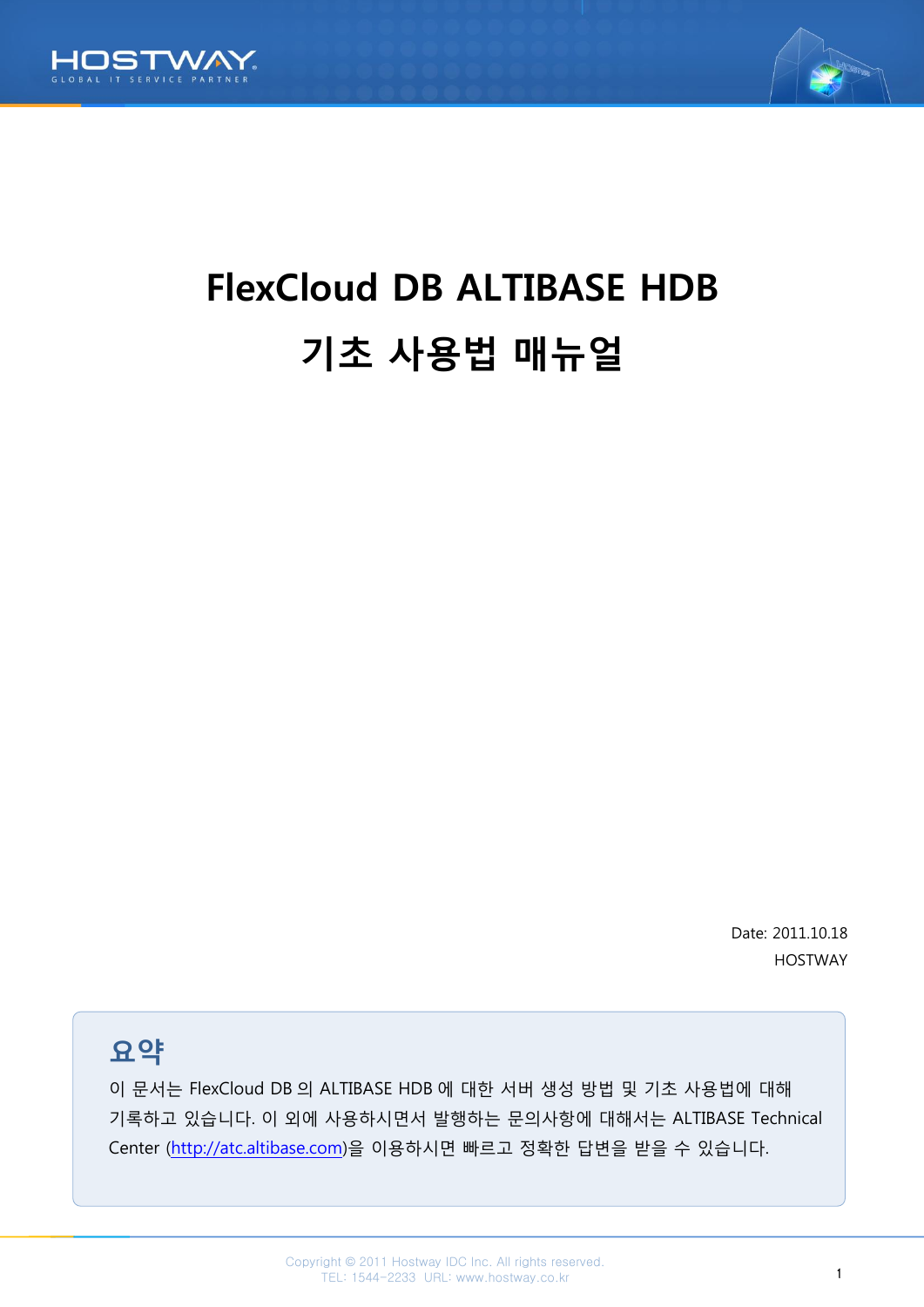



# 1 FlexCloud DB ALTIBASE HDB 서버 생성 방법

가) FlexCloud 콘솔에서 [서버 추가]를 클릭합니다.

| ■ FlexCloud 콘솔                                             | 환임                              |
|------------------------------------------------------------|---------------------------------|
| ▼ 매뉴                                                       | ▼ 홈 (현황보기)                      |
| Zone: Zone1<br>×.<br>현황보기 HOME<br>$\overline{\phantom{a}}$ | ∴ 시작하기                          |
| 서버 현황(서버사용현황)<br>Þ.<br>서버 이미지<br>b.                        | FlexCloud 서버를 아래에서 추가하실 수 있습니다. |
| ▶ 리소스 관리(환경설정)<br>▶ 작업 히스토리                                | 서버 추가                           |
|                                                            | 알림: 현재 서버는 Zone1 존에 설치됩니다.      |

나) CentOS 5.6\_altibase (64bit)를 선택합니다.

| ▼ 새로운 서버 생성                                                                                                                                  |                                                            |                                                      |  |  |  |
|----------------------------------------------------------------------------------------------------------------------------------------------|------------------------------------------------------------|------------------------------------------------------|--|--|--|
| <b>Select Server Image</b><br><b>Describe Your Server Instance</b><br><b>Select Instance Type</b><br><b>Select Firewall Group</b><br>Summary |                                                            |                                                      |  |  |  |
|                                                                                                                                              | 0 나의 서버 이미지<br><b>0 공개 서버 이미지</b><br><b>0 호스트웨이 서버 이미지</b> |                                                      |  |  |  |
|                                                                                                                                              | 운영체제 버전                                                    | 프로그램 설명                                              |  |  |  |
| ⋒                                                                                                                                            | Ubuntu 11 (64bit)                                          |                                                      |  |  |  |
| $\bullet$                                                                                                                                    | CentOS 5.6_altibase (64bit)                                | Hybrid DBMS인 ALTIBASE HDB가 포함된 FlexCloud DB 서비스용 이미지 |  |  |  |
|                                                                                                                                              | Windows Server 2008 Standard-Kor (32bit)                   |                                                      |  |  |  |

다) 서버 사양을 선택합니다.

| ▼ 새로운 서버 생성                                                        |                                                     |                |
|--------------------------------------------------------------------|-----------------------------------------------------|----------------|
| J<br><b>Select Server Image</b><br><b>Select Instance Type</b>     | Select Firewall Group Describe Your Server Instance | <b>Summary</b> |
| <b>0 서버 종류</b>                                                     |                                                     |                |
| <b>SECPU Core</b>                                                  |                                                     |                |
| ◎ 1 core (25원/시간 또는 15900원/월)                                      |                                                     |                |
| © 2 core (50원/시간 또는 31800원/월)                                      |                                                     | Ξ              |
| ◎ 4 core (100원/시간 또는 63600원/월)                                     |                                                     |                |
| Memory Size                                                        |                                                     |                |
| ◎ 512 MB (12원/시간 또는 7500원/월)                                       |                                                     |                |
| ◎ 1024 MB (24원/시간 또는 15000원/월)                                     |                                                     |                |
| ◎ 2048 MB (48원/시간 또는 30000원/월)                                     |                                                     |                |
| ◎ 4096 MB (96원/시간 또는 60000원/월)<br>◎ 8192 MB (192욃/시간 또는 120000읿/왕) |                                                     |                |
|                                                                    |                                                     |                |
|                                                                    |                                                     |                |
|                                                                    |                                                     |                |
| 뒤 로                                                                |                                                     | 다음             |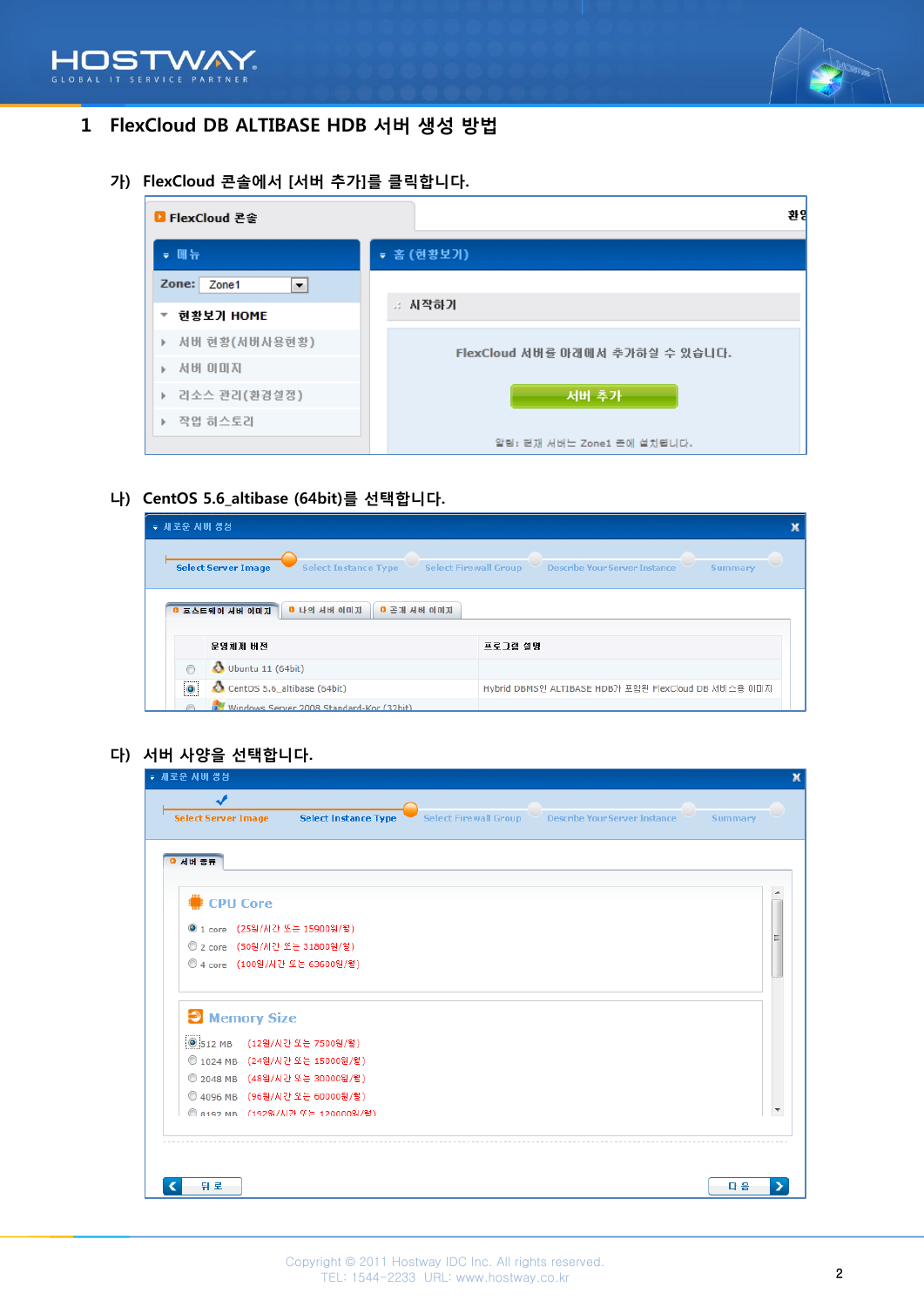



#### 라) 방화벽 그룹을 선택합니다.

| ▼ 새로운 서버 생성 |                            |                             |                                                                                        |     |
|-------------|----------------------------|-----------------------------|----------------------------------------------------------------------------------------|-----|
|             | <b>Select Server Image</b> | <b>Select Instance Type</b> | <b>Select Firewall Group</b><br><b>Describe Your Server Instance</b><br><b>Summary</b> |     |
|             | 0 방화벽 그룹 선택<br>그룹명         | 0 신규 방화벽 그룹                 | 설명                                                                                     |     |
| $\odot$     | Default                    |                             | Default Firewall Group                                                                 |     |
|             |                            |                             |                                                                                        | $=$ |

#### 마) 서버 이름을 입력합니다.

| ▼ 새로운 서버 생성                |                             |                              |                                      |         |  |
|----------------------------|-----------------------------|------------------------------|--------------------------------------|---------|--|
| <b>Select Server Image</b> | <b>Select Instance Type</b> | <b>Select Firewall Group</b> | <b>Describe Your Server Instance</b> | Summary |  |
|                            |                             |                              |                                      |         |  |
| 이 서버 설명                    |                             |                              |                                      |         |  |
| 서버이즘 : ALTIBASE_HDB_TEST   |                             |                              |                                      |         |  |
| 서버 설명을 적어주세요(최대 128자 내)    |                             |                              |                                      |         |  |
| ALTIBASE HDB TEST          |                             |                              |                                      |         |  |
|                            |                             |                              |                                      |         |  |

바) 알림을 위한 이메일 주소를 입력하고, [완료]를 누르면 생성이 시작됩니다.

| ▼ 새로운 서버 생성                           |                                                                        |                              |                                      |                |  |  |
|---------------------------------------|------------------------------------------------------------------------|------------------------------|--------------------------------------|----------------|--|--|
|                                       |                                                                        |                              |                                      |                |  |  |
| <b>Select Server Image</b>            | <b>Select Instance Type</b>                                            | <b>Select Firewall Group</b> | <b>Describe Your Server Instance</b> | <b>Summary</b> |  |  |
|                                       |                                                                        |                              |                                      |                |  |  |
| 0 요약                                  |                                                                        |                              |                                      |                |  |  |
|                                       | 새로운 서버가 15~20분 내에 셋업될 것입니다. 셋업이 완료되면 메일로 안내받으실 수 있습니다. 이메일 주소를 입력해주세요. |                              |                                      |                |  |  |
| • 미메일 주소: csy@hostway.co.kr           |                                                                        |                              |                                      |                |  |  |
| .: 서버 설명                              |                                                                        |                              |                                      |                |  |  |
| • 서버명: ALTIBASE_HDB_TEST              |                                                                        |                              |                                      |                |  |  |
| • 서버 설명: ALTIBASE_HDB_TEST            |                                                                        |                              |                                      |                |  |  |
| 서버 이미지                                |                                                                        |                              |                                      |                |  |  |
| • OS 이미지: CentOS 5.6_altibase (64Bit) |                                                                        |                              |                                      |                |  |  |
| • 프로그램 리스트: AltiBase Linux            |                                                                        |                              |                                      |                |  |  |
| ∴ 서버 종류                               |                                                                        |                              |                                      |                |  |  |
| • CPU: 1 core                         |                                                                        |                              |                                      |                |  |  |
| • Memory: 512MB                       |                                                                        |                              |                                      |                |  |  |
|                                       |                                                                        |                              |                                      |                |  |  |
|                                       |                                                                        |                              |                                      |                |  |  |
| 뒤 로                                   |                                                                        |                              |                                      | 완료             |  |  |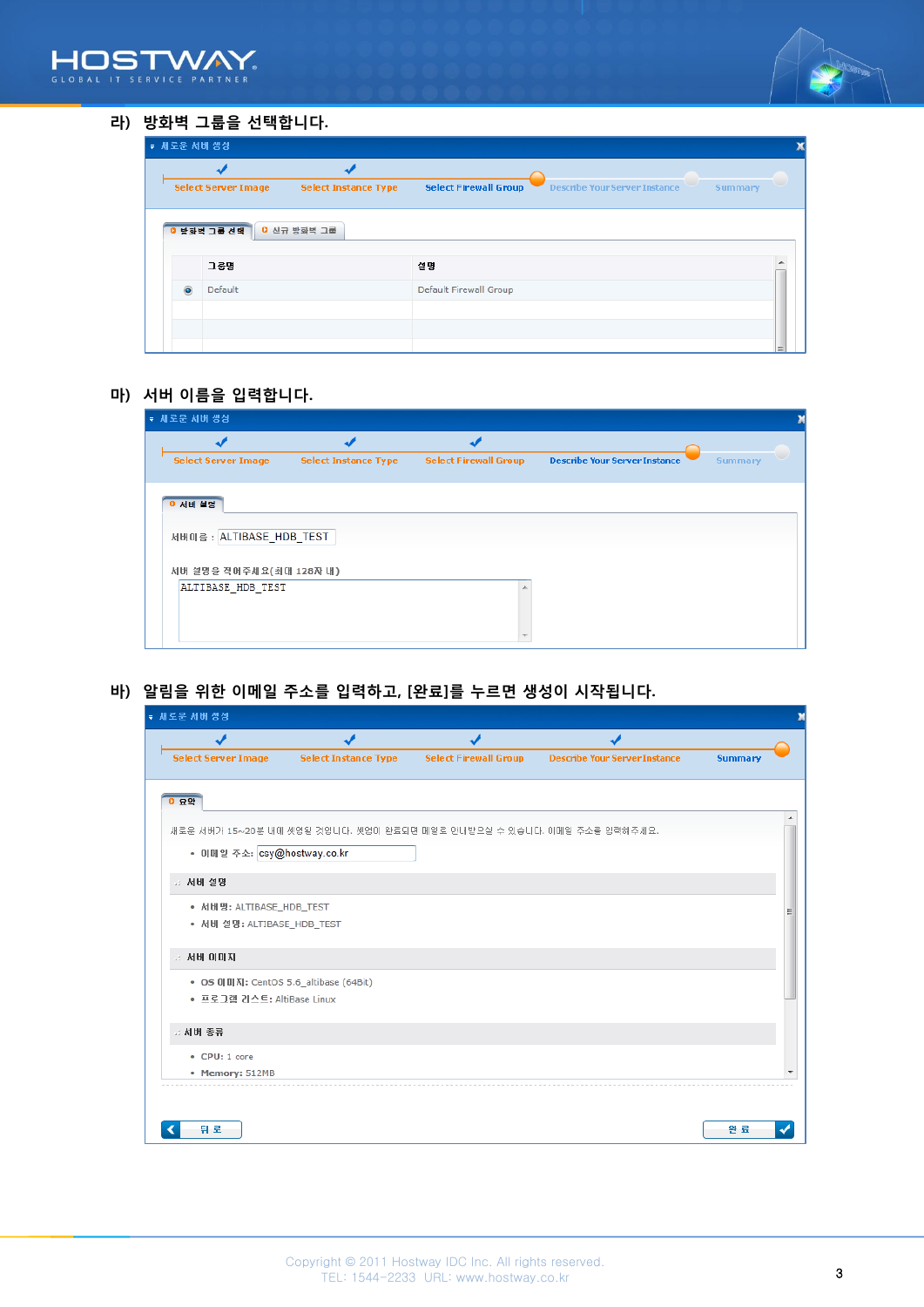



## 2 서버 접속 및 ALTIBASE HDB 접속 방법

#### 가) 해당 서버에 접속합니다.

(Linux 서버 원격 접속 방법 매뉴얼을 참고하여 콘솔 또는 원격 접속 프로그램 이용)

#### 나) ALTIBASE HDB 는 계정 altibase 에서 동작합니다.

root 로 로그인하여 altibase 계정으로 전환합니다.

```
[root@localhost ~]# su - altibase ('-'를 입력해야만 altibase 계정의 환경 변수를 이용할 수 있음)
[altibase@localhost ~]$
```
#### 다) server start 명령어를 통해 ALTIBASE HDB 를 실행합니다.

(ALTIBASE HDB 는 /home/altibase/altibase-server-5.5.1 폴더에 설치되어 있으며 해당 폴더가 \$ALTIBASE\_HOME 변수로 선언되어 있음)

- server stop 서버 중지 명령어
- server kill 서버 강제 종료 명령어

[altibase@localhost ~]\$ server start

----------------------------------------------------------------- Altibase Client Query utility. Release Version 5.5.1.1.8 Copyright 2000, ALTIBASE Corporation or its subsidiaries. All Rights Reserved. -----------------------------------------------------------------

ISQL\_CONNECTION = UNIX, SERVER = localhost, PORT\_NO = 20300 [ERR-910FB : Connected to idle instance] Connecting to the DB server... Connected.

TRANSITION TO PHASE : PROCESS

TRANSITION TO PHASE : CONTROL

TRANSITION TO PHASE : META

[SM] Recovery Phase - 1 : Preparing Database

: Dynamic Memory Version => Parallel Loading

[SM] Recovery Phase - 2 : Loading Database

[SM] Recovery Phase - 3 : Skipping Recovery & Starting Threads...

Refining Disk Table

[SM] Refine Memory Table : ................................................................................................... [SUCCESS]

[SM] Rebuilding Indices [Total Count:101] ..................................................................................................... [SUCCESS]

TRANSITION TO PHASE : SERVICE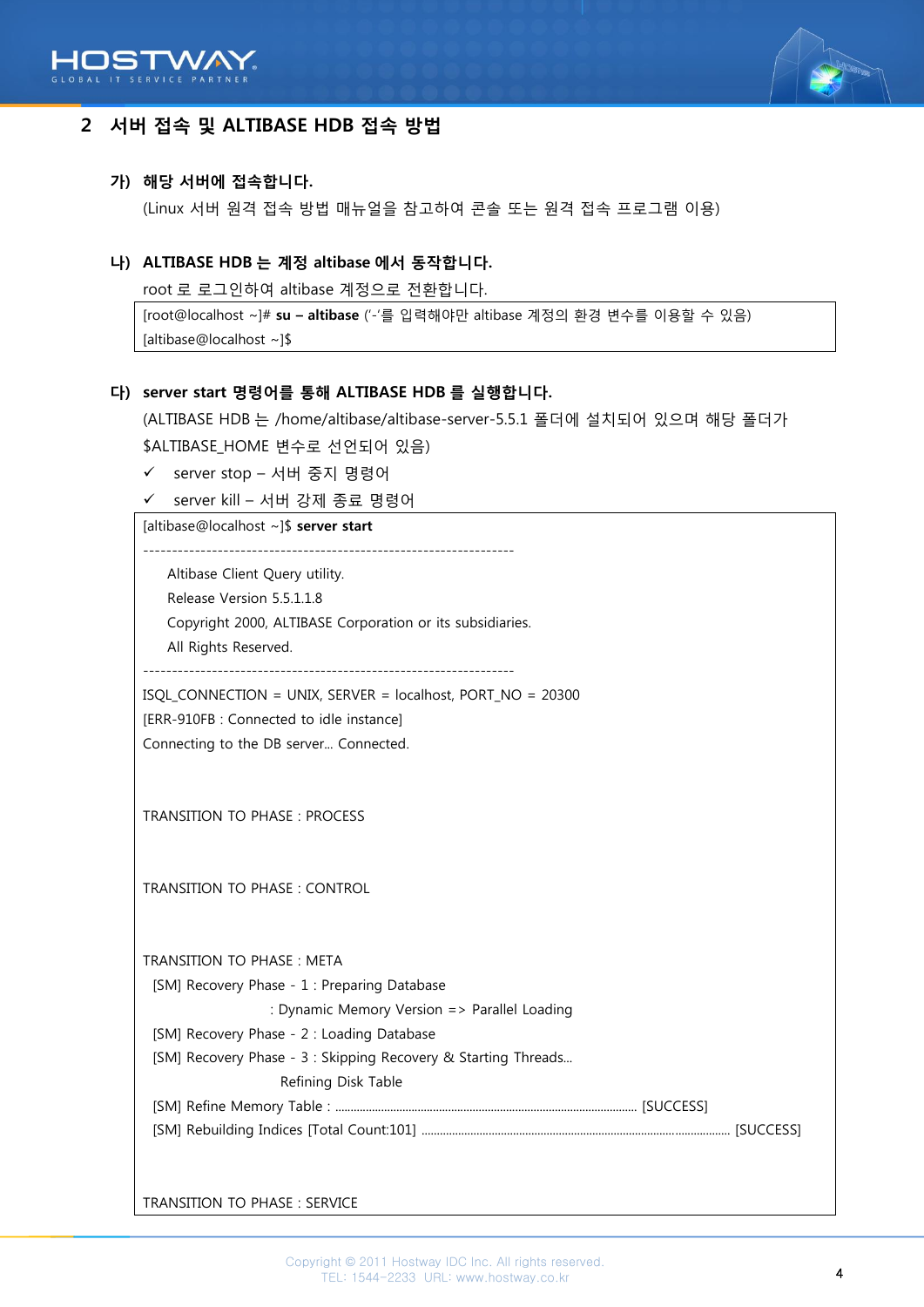



 [CM] Listener started : TCP on port 20300 [IPV4] [CM] Listener started : UNIX [RP] Initialization : [PASS]

--- STARTUP Process SUCCESS ---

Command execute success.

#### 서버가 이미 실행중인 경우 아래와 같이 표시됩니다.

[altibase@localhost ~]\$ server start ----------------------------------------------------------------- Altibase Client Query utility. Release Version 5.5.1.1.8 Copyright 2000, ALTIBASE Corporation or its subsidiaries. All Rights Reserved. ----------------------------------------------------------------- ISQL\_CONNECTION = UNIX, SERVER = localhost, PORT\_NO = 20300 The database server is already up and running. [ERR-4107A : Unable to start up in the specified phase in the current state.]

### 라) is 명령어를 이용해 ALTIBASE HDB 에 접속합니다.

[altibase@localhost ~]\$ is -----------------------------------------------------------------

 Altibase Client Query utility. Release Version 5.5.1.1.8 Copyright 2000, ALTIBASE Corporation or its subsidiaries. All Rights Reserved. ----------------------------------------------------------------- ISQL\_CONNECTION = TCP, SERVER = localhost, PORT\_NO = 20300

iSQL>

#### 마) is 명령어를 vi 에디터 등으로 열어 ALTIBASE HDB 의 초기 계정 및 비밀번호를 확인합니다.

(모든 VM 마다 비밀번호가 임의로 설정되며, 변경 후 사용하는 것을 추천합니다.)

[altibase@localhost bin]\$ pwd

/home/altibase/altibase-server-5.5.1/bin (<- is 파일은 이 경로에 있음)

[altibase@localhost bin]\$ vi is

 $-$ 

 $\sim$ #!/bin/sh

 $\sim$ 

~trap "" TSTP

~\${ALTIBASE\_HOME}/bin/isql -s localhost -u sys -p ILHGUL4AQZZNL \$\*

위와 같이 비밀번호가 임의로 지정되어 있습니다.